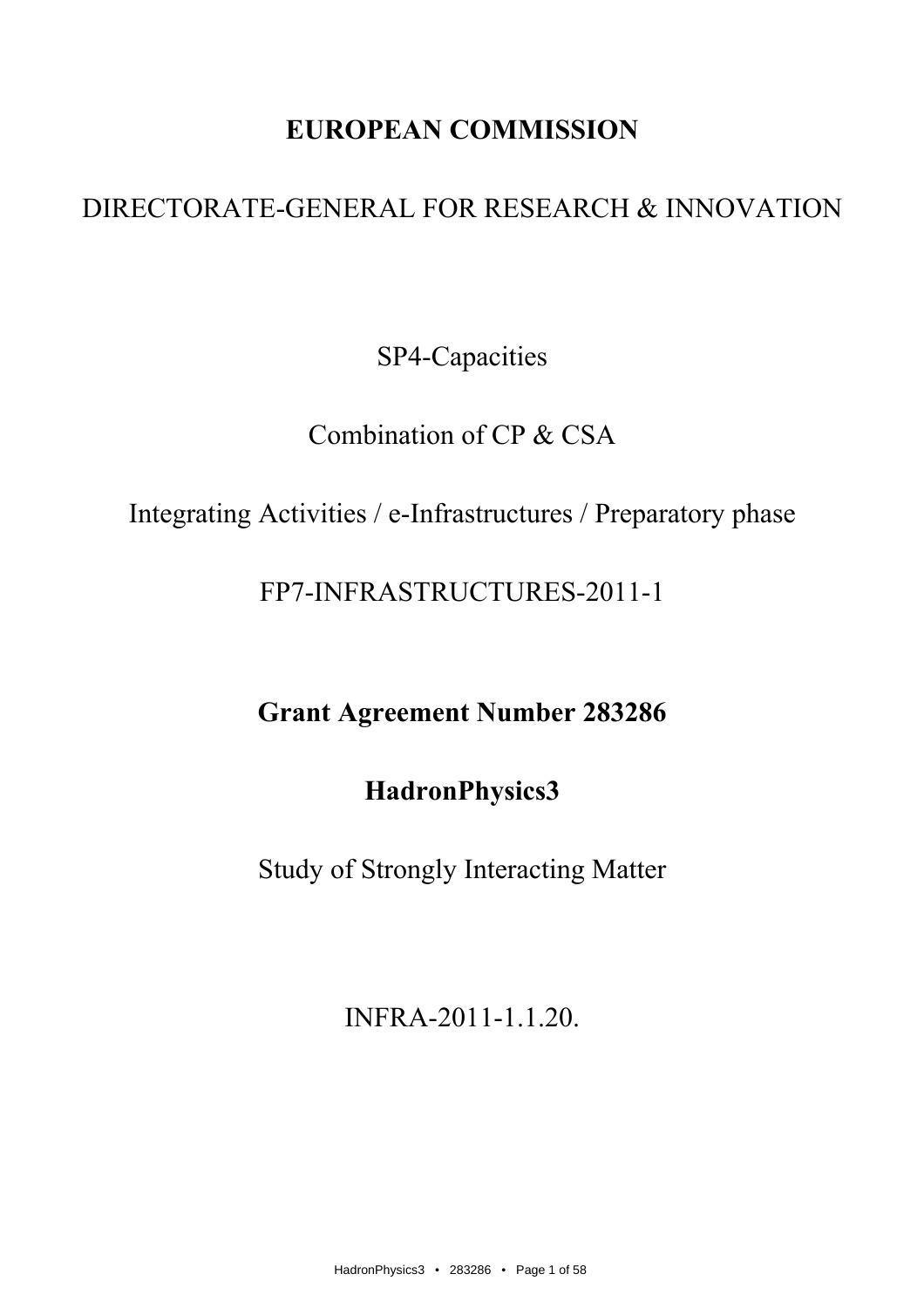#### **SEVENTH FRAMEWORK PROGRAMME**

## **GRANT AGREEMENT No 283286**

## **PROJECT TITLE HadronPhysics3**

## **Combination of CP & CSA**

## Integrating Activities / e-Infrastructures / Preparatory phase

The European Union ("the Union"), represented by the European Commission (the "Commission"),

of the one part,

and ISTITUTO NAZIONALE DI FISICA NUCLEARE, established in Via Enrico Fermi 40, FRASCATI, 00044, Italy represented by Roberto Petronzio, President or his authorised representative, the beneficiary acting as "coordinator" of the consortium (the "coordinator"), ("beneficiary no. 1"),

of the other part

**HAVE AGREED** to the following terms and conditions including those in the following annexes, which form an integral part of this grant agreement (the "grant agreement").

Annex I - Description of Work Annex II - General conditions Annex III - Specific Provisions for Transnational Access Activities Annex IV - Form A - Accession of *beneficiaries* to the grant agreement Annex V - Form B - Request for accession of a new *beneficiary* to the grant agreement Annex VI - Form C - Financial statement per funding scheme Annex VII - Form D - Terms of reference for the certificate on the financial statements and Form E - Terms of reference for the certificate on the methodology

#### Article 1 - Accession to the grant agreement of the other beneficiaries

1. The *coordinator* shall endeavour to ensure that each legal entity identified below accedes to this *grant agreement* as a *beneficiary*, assuming the rights and obligations established by the *grant agreement* with effect from the date on which the *grant agreement* enters into force, by signing Form A in three originals, countersigned by the *coordinator*.

• OESTERREICHISCHE AKADEMIE DER WISSENSCHAFTEN, established in DR. IGNAZ SEIPEL-PLATZ 2, WIEN, 1010, Austria represented by Arnold Suppan, Vice President or his authorised representative ("beneficiary no. 2"),

• UNIVERSITAET GRAZ, established in UNIVERSITAETSPLATZ 3, GRAZ, 8010, Austria represented by Irmtraud Fischer, Rector for Research and Continuing Education or her authorised representative ("beneficiary no. 3"),

• UNIVERSITY OF CYPRUS, established in KALLIPOLEOS STREET 75, NICOSIA, 1678, Cyprus represented by Evis Drousiotis, Officer and/or Gregory Makrides, Head or their authorised representative ("beneficiary no. 4"),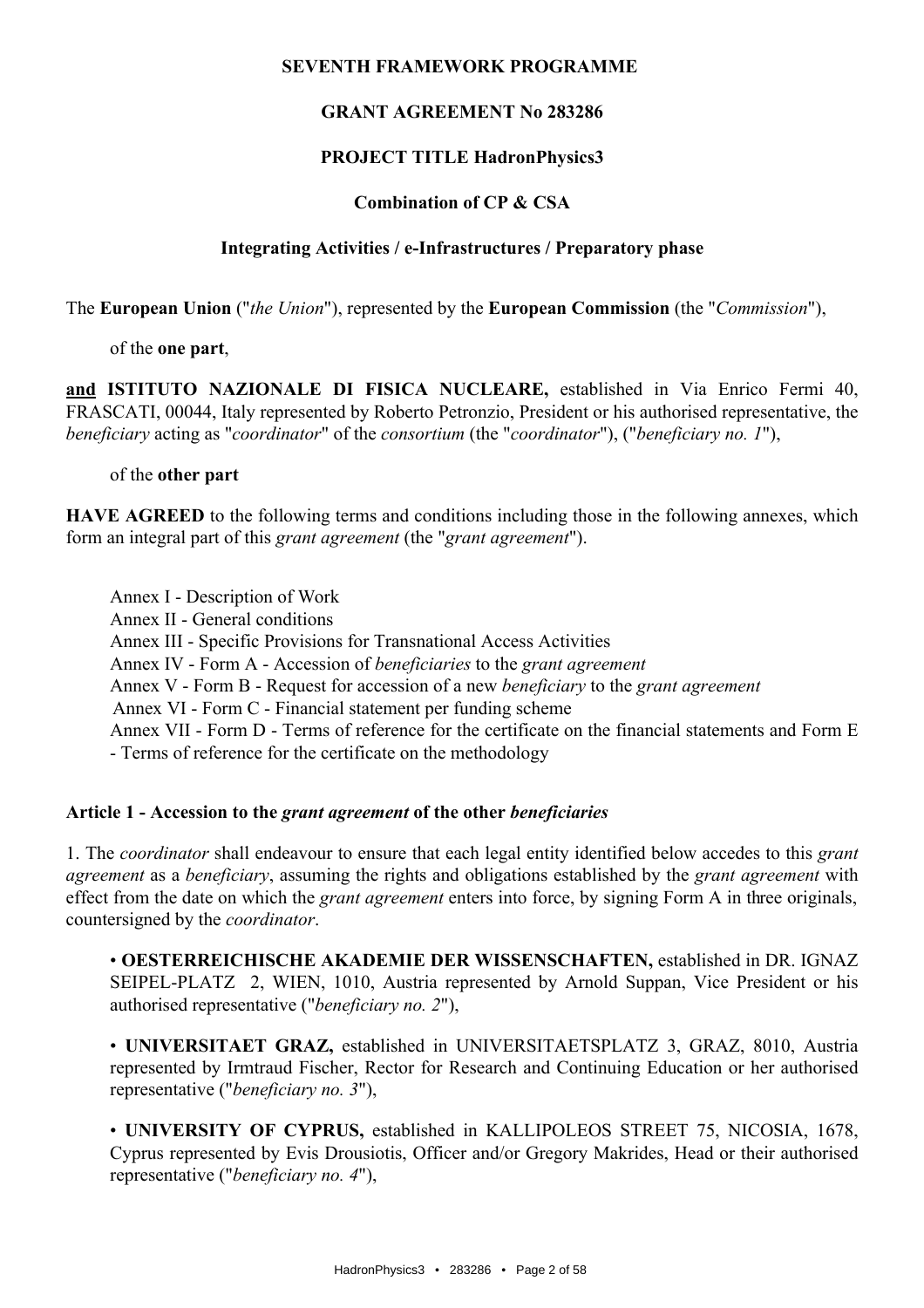• UNIVERZITA KARLOVA V PRAZE, established in Ovocny trh 5, PRAHA 1, 11636, Czech Republic represented by Zdenek Nemecek, The Dean or his authorised representative ("beneficiary  $no. 5$ ").

• TECHNICKA UNIVERZITA V LIBERCI, established in Studentska 1402/2, LIBEREC 1, 46117, Czech Republic represented by Zdeněk Kůs, Rector or his authorised representative ("beneficiary no.  $6$ "),

• ALBERT-LUDWIGS-UNIVERSITAET FREIBURG, established in FAHNENBERGPLATZ, FREIBURG, 79085, Germany represented by Klaus-Dieter Düformantel, Head of EU-Office and/or Simone Schwer, Head of Finance Department or their authorised representative ("beneficiary no.  $7")$ ,

· STIFTUNG DEUTSCHES ELEKTRONEN-SYNCHROTRON DESY, established in NOTKESTRASSE 85, HAMBURG, 22607, Germany represented by Christian Scherf, Administrative Director and/or Joachim Mnich, Director of High Energy and Astroparticle Physics or their authorised representative ("beneficiary no. 8"),

• FRIEDRICH-ALEXANDER-UNIVERSITAT ERLANGEN NURNBERG, established in Schlossplatz 4, ERLANGEN, 91054, Germany represented by Ulrike Herrmann, Head of EU-Division and/or Axel Klon, Head of Research Support Office or their authorised representative ("beneficiary no.  $9$ ").

• HELMHOLTZ-ZENTRUM DRESDEN-ROSSENDORF EV. established in BAUTZNER LANDSTRASSE 400, DRESDEN, 01328, Germany represented by Roland Sauerbrey, Scientific Director and/or Peter Joehnk, Administrative Director or their authorised representative ("beneficiary no.  $10$ ").

• FORSCHUNGSZENTRUM JUELICH GMBH, established in Leo-Brandt-Strasse, JUELICH, 52425, Germany represented by Klaus Hoppstock, Head of Licence Management and Third Party Funds and/or James Ritman, Head of Institute or their authorised representative ("beneficiary no.  $II$ "),

· GSI HELMHOLTZZENTRUM FUER SCHWERIONENFORSCHUNG GMBH, established in PLANCKSTRASSE 1, DARMSTADT, 64291, Germany represented by Horst Stöcker, Scientific Director and/or Hartmut Eickhoff, Technical Director or their authorised representative ("beneficiary no.  $12$ ").

· JOHANN WOLFGANG GOETHE UNIVERSITAET FRANKFURT AM MAIN, established in Senckenberganlage 31, FRANKFURT AM MAIN, 60054, Germany represented by Mareike Schmitt, European Support Officer or her authorised representative ("beneficiary no. 13").

• JUSTUS-LIEBIG-UNIVERSITAET GIESSEN, established in Ludwigstrasse 23, GIESSEN, 35390. Germany represented by Joybrato Mukherjee, President and/or Michael Breitbach, Chancellor or their authorised representative ("beneficiary no. 14").

• RUHR-UNIVERSITAET BOCHUM, established in Universitaetstrasse 150, BOCHUM, 44780, Germany represented by Gerhard Moeller, Head of Administration and/or Michael Rothermel, Head of Department "Budget, Procurement, Cash" or their authorised representative ("*beneficiary no. 15*"),

• TECHNISCHE UNIVERSITAET MUENCHEN, established in Arcisstrasse 21, MUENCHEN, 80333, Germany represented by Ulrike Ronchetti, Legal representative and/or Katrin Hoermann, Legal representative or their authorised representative ("beneficiary no. 16"),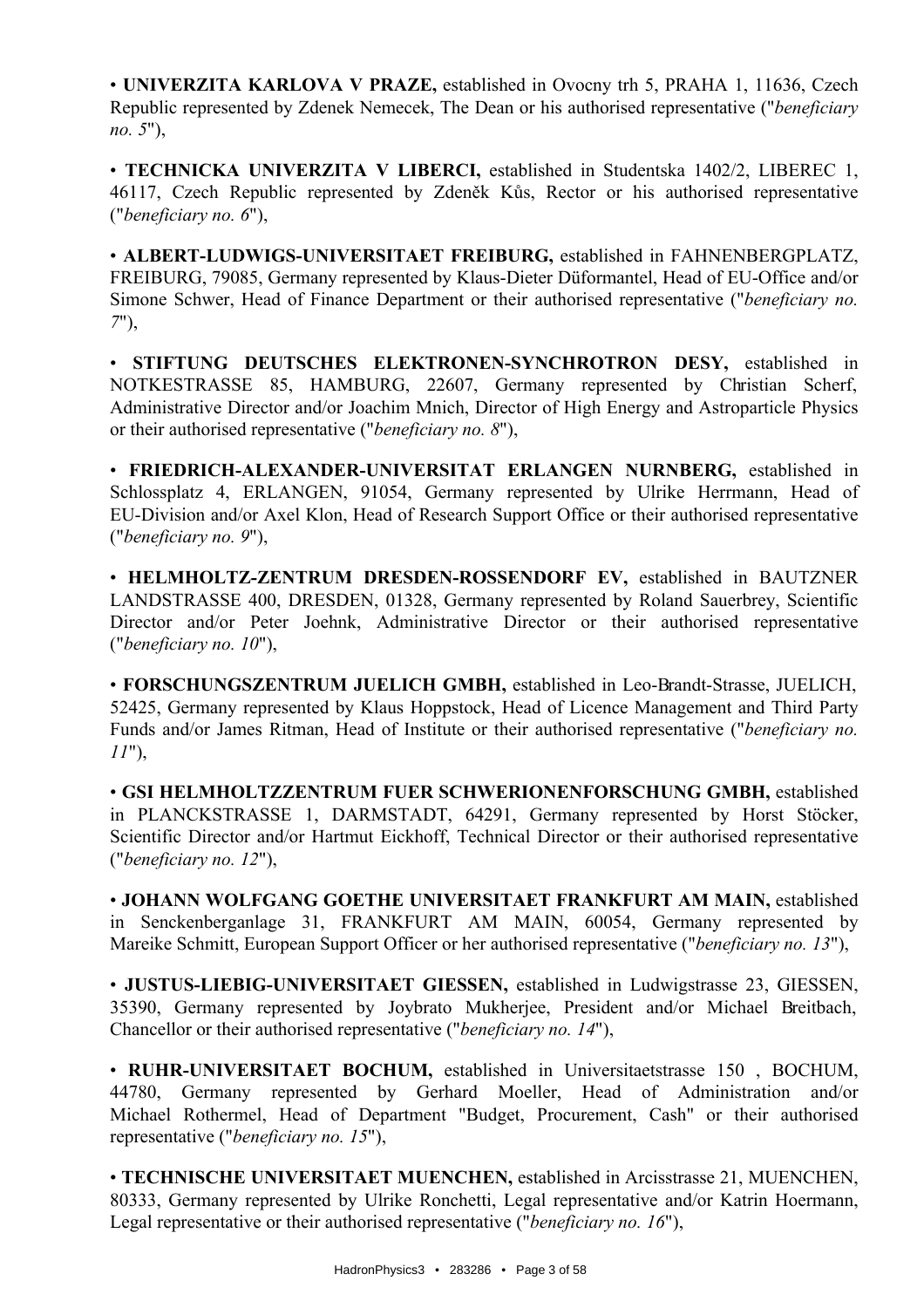• UNIVERSITAET AUGSBURG, established in UNIVERSITAETSSTRASSE 2. AUGSBURG. 86159, Germany represented by Alois Zimmermann, Kanzler and/or Alexander Drexler, Vertreter des Kanzlers or their authorised representative ("beneficiary no. 17"),

• RHEINISCHE FRIEDRICH-WILHELMS-UNIVERSITAET BONN, established in Regina Pacis Weg 3, BONN, 53113, Germany represented by Reinhardt Lutz, Chancellor and/or Holger Impekoven, Head of Department of Research or their authorised representative ("beneficiary *no.*  $18"$ ),

RUPRECHT-KARLS-UNIVERSITAET **HEIDELBERG,** established  $in$ SEMINARSTRASSE 2, HEIDELBERG, 69117, Germany represented by Marina Frost, Registrar and/or Norbert Huber, EU Research Officer or their authorised representative ("beneficiary no.  $19"$ ),

• UNIVERSITAET LEIPZIG, established in RITTERSTRASSE 26, LEIPZIG, 04109, Germany represented by Frank Nolden, Head of Administration and Finance and/or Fritz König, Head of Human Resources Department or their authorised representative ("beneficiary no. 20"),

• JOHANNES GUTENBERG UNIVERSITAET MAINZ, established in Saarstrasse 21, MAINZ, Förstermann, Vice President for Research and/or 55128. Germany represented by Ulrich Georg Krausch, President or their authorised representative ("beneficiary no. 21"),

• UNIVERSITAET BIELEFELD, established in UNIVERSITAETSSTRASSE 25, BIELEFELD, 33615. Germany represented by Iris Litty, EU-Project Manager and/or Ulrike Garus, Administrative Manager or their authorised representative ("beneficiary no. 22"),

UNIVERSITAET REGENSBURG, established in UNIVERSITAETSSTRASSE 31 REGENSBURG, 93053, Germany represented by Christian Blomeyer, Head of Administration or his authorised representative ("*beneficiary no. 23*"),

**WESTFAELISCHE** WILHELMS-UNIVERSITAET **MUENSTER,** established  $in$ SCHLOSSPLATZ 2, MUENSTER, 48149, Germany represented by Katharina Steinberg, Head of Dep. 6 and/or André Moor, Legal Adviser or their authorised representative ("beneficiary no. 24"),

· UNIVERSITAT DE BARCELONA, established in GRAN VIA DE LES CORTS CATALANES 585, BARCELONA, 08007, Spain represented by Silvia Atrian, Vice-Rector and/or Jordi Alberch, Vice-Rector or their authorised representative ("beneficiary no. 25"),

• UNIVERSIDAD DE MURCIA, established in AVENIDA TENIENTE FLOMESTA S/N -EDIFICIO CONVALECENCIA, MURCIA, 30003, Spain represented by Juan María Vázquez Rojas, Vice-Chancellor for Research and/or José Antonio Cobacho Gómez, Chancellor or their authorised representative ("*beneficiary no. 26*").

• UNIVERSIDADE DE SANTIAGO DE COMPOSTELA, established in PAZO DE SAN XEROME, PRAZA DO OBRADOIRO S/N, SANTIAGO DE COMPOSTELA, 15782, Spain represented by Juan José Casares Long, Rector and/or Francisco González García, Vicechancellor for Research and Innovation or their authorised representative ("beneficiary no. 27"),

• UNIVERSITAT DE VALENCIA, established in AVENIDA BLASCO IBANEZ 13. VALENCIA, 46010. Spain represented by Esteban Morcillo, Rector and/or Pedro Carrasco, Vicerector for Research and Scientific Policy or their authorised representative ("beneficiary no.  $28"$ ),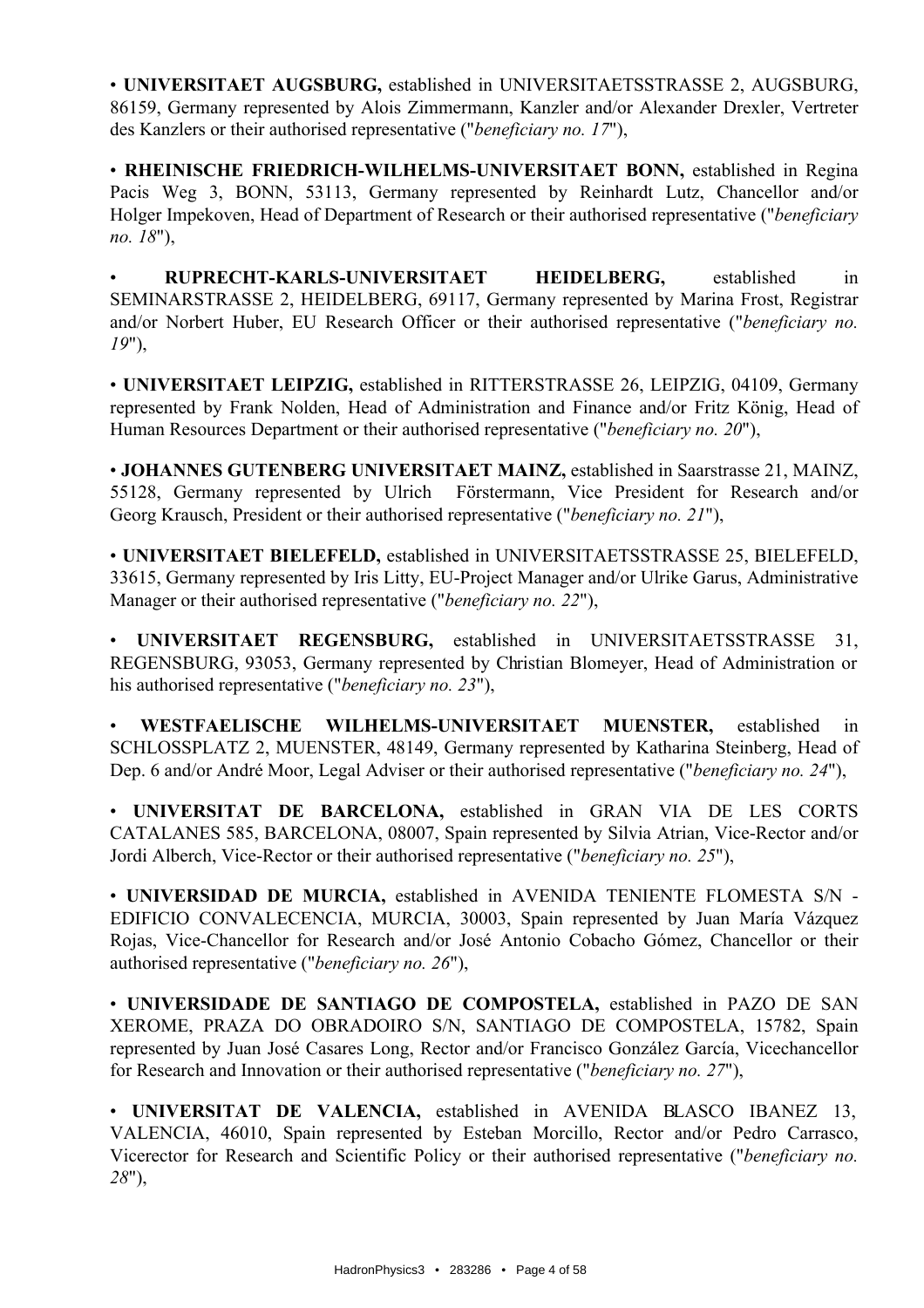• HELSINGIN YLIOPISTO, established in YLIOPISTONKATU 4. HELSINGIN YLIOPISTO. 00014, Finland represented by Dan-Olof Riska, Director and/or Mikko Sainio, Administrative Manager. Vice-Director or their authorised representative ("beneficiary no. 29").

• COMMISSARIAT A L ENERGIE ATOMIOUE ET AUX ENERGIES ALTERNATIVES. established in RUE LEBLANC 25, PARIS 15, 75015, France represented by Yves Caristan, Director of DSM and/or Jean-Paul Duraud, Deputy- Director of DSM or their authorised representative ("beneficiary no. 30"),

• CENTRE NATIONAL DE LA RECHERCHE SCIENTIFIQUE, established in Rue Michel -Ange 3, PARIS, 75794, France represented by Jacques MARTINO, Director of IN2P3 or his authorised representative ("beneficiary no. 31").

• RUDER BOSKOVIC INSTITUTE, established in Bijenicka cesta 54, ZAGREB, 10000, Croatia represented by Danica Ramljak, Director General and/or Marin Roje, Assistant Director General or their authorised representative ("beneficiary no. 32"),

• FACULTY OF SCIENCE UNIVERSITY OF ZAGREB, established in Horvatovac 102a, ZAGREB, 10000, Croatia represented by Amir Hamzic, Dean of faculty or his authorised representative ("*beneficiary no.* 33").

· MTA KFKI RESZECSKE-ES MAGFIZIKAI KUTATOINTEZET, established in KONKOLY THEGE MIKLOS UTCA 29-33, BUDAPEST, 1121, Hungary represented by Zoltan Szokefalvi-Nagy, Director and/or Ilona Deme, Deputy Financial Director or their authorised representative ("beneficiary no. 34"),

• FONDAZIONE BRUNO KESSLER, established in VIA SANTA CROCE 77. TRENTO. 38122. Italy represented by Achim Richter. Director and/or Massimo Egidi. President or their authorised representative ("beneficiary no. 35"),

• RIJKSUNIVERSITEIT GRONINGEN, established in Broerstraat 5, GRONINGEN, 9712CP, Netherlands represented by Sibrand Poppema, Chairman of the Executive Board (College van Bestuur) or his authorised representative ("beneficiary no. 36"),

• VERENIGING VOOR CHRISTELIJK HOGER ONDERWIJS WETENSCHAPPELIJK **ONDERZOEK EN PATIENTENZORG, established in De Boelelaan 1105, AMSTERDAM,** 1081 HV, Netherlands represented by Dirkje Schinkelshoek, Managing director Faculty of Sciences or her authorised representative ("*beneficiary no.* 37").

· INSTYTUT PROBLEMOW JADROWYCH IM.ANDRZEJA SOLTANA - ANDRZEJ SOLTAN INSTITUTE FOR NUCLEAR STUDIES, established in IPJ, SWIERK/OTWOCK, 05400, Poland represented by Gizegoiz Wrochna, Director-General or his authorised representative ("beneficiary no.  $38$ ").

• UNIWERSYTET JAGIELLONSKI, established in Ul. Golebia 24, KRAKOW, 31007, Poland represented by Szczepan Bilinski, Vice-Rector for Research and/or Maria Hulicka, Financial Manager or their authorised representative ("beneficiary no. 39"),

• UNIWERSYTET WROCLAWSKI, established in Plac Uniwersytecki 1, WROCLAW, 50137, Poland represented by Adam Jezierski. Vice Rector or his authorised representative ("beneficiary  $no. 40$ ").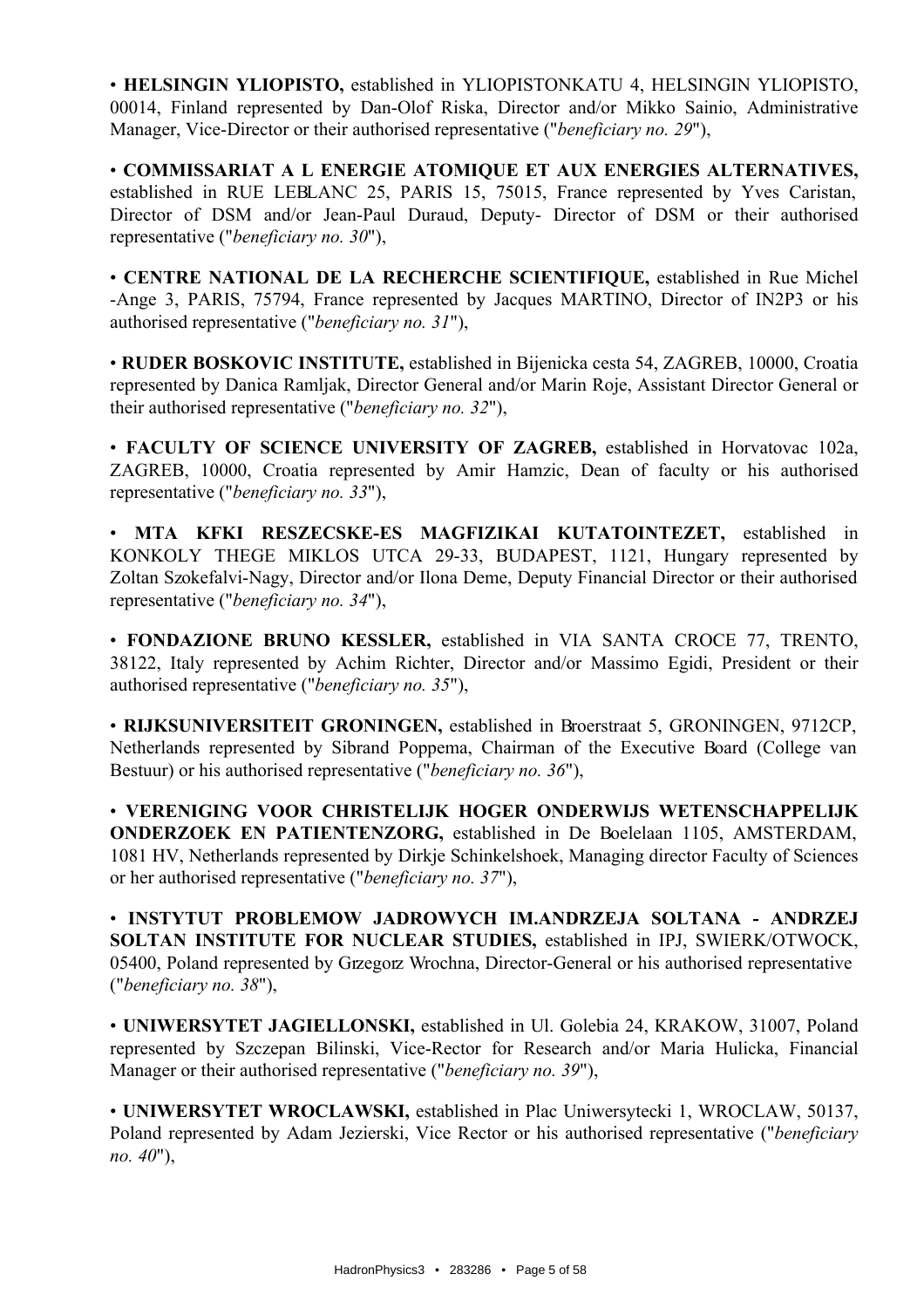• INSTITUTO SUPERIOR TECNICO, established in Avenida Rovisco Pais 1, LISBOA. 1049-001, Portugal represented by António Manuel Cruz Serra, President or his authorised representative ("*beneficiary no. 41*").

· INSTITUTUL NATIONAL DE CERCETARE -DEZVOLTARE PENTRU FIZICA SI INGINERIE NUCLEARA "HORIA HULUBEI" (IFIN-HH), established in Atomistilor Street 407 407, MAGURELE, RO 077125, Romania represented by Nicolae Victor Zamfir, Director General and/or Alexandru Popescu, Finance Director or their authorised representative ("beneficiary no. 42"),

• LUNDS UNIVERSITET, established in Paradisgatan 5c, LUND, 22100, Sweden represented by Torun FORSLID, Head of Faculty Office and/or Anna BARTH, International Relations Manager or their authorised representative ("beneficiary no. 43").

• KUNGLIGA TEKNISKA HOEGSKOLAN, established in Valhallavaegen 79, STOCKHOLM, 10044, Sweden represented by Leif Eklund, Head of KTH Research Office and/or Peter Gudmundson, President of KTH or their authorised representative ("beneficiary no. 44"),

• UPPSALA UNIVERSITET, established in St Olofsgatan 10B, UPPSALA, 751 05, Sweden represented by Ann Fust, University Director and/or Göran Possnert, Head of department or their authorised representative ("beneficiary no. 45"),

• INSTITUT JOZEF STEFAN, established in Jamova 39, LJUBLJANA, 1000, Slovenia represented by Jadran Lenarčič, Director or his authorised representative ("beneficiary no. 46"),

• THE UNIVERSITY OF EDINBURGH, established in OLD COLLEGE. SOUTH BRIDGE. EDINBURGH, EH8 9YL, United Kingdom represented by Angela Noble, Senior European Funding Advisor and/or Fiona Campbell, Deputy Head, Legal or their authorised representative ("beneficiary no. 47"),

• UNIVERSITY OF GLASGOW, established in University Avenue, GLASGOW, G12 8QQ, United Kingdom represented by Joe Galloway, Contracts Manager or his authorised representative ("beneficiary no. 48"),

All the *beneficiaries* together form the *consortium* (the "*consortium*").

2. The *coordinator* shall send to the *Commission* one duly completed and signed Form A per *beneficiary* at the latest 45 calendar days after the entry into force of the *grant agreement*. The two remaining signed originals shall be kept, one by the *coordinator* to be made available for consultation at the request of any beneficiary, and the other by the beneficiary concerned.

3. Should any legal entity identified above, fail or refuse to accede to the *grant agreement* within the deadline established in the previous paragraph, the *Commission* is no longer bound by its offer to the said legal entity(ies). The *consortium* may propose to the *Commission*, within the time-limit to be fixed by the latter, appropriate solutions to ensure the implementation of the *project*. The procedure established in Annex II for amendments to this *grant agreement* will apply.

4. The beneficiaries are deemed to have concluded a *consortium agreement* (the "*consortium agreement*") regarding the internal organisation of the *consortium*.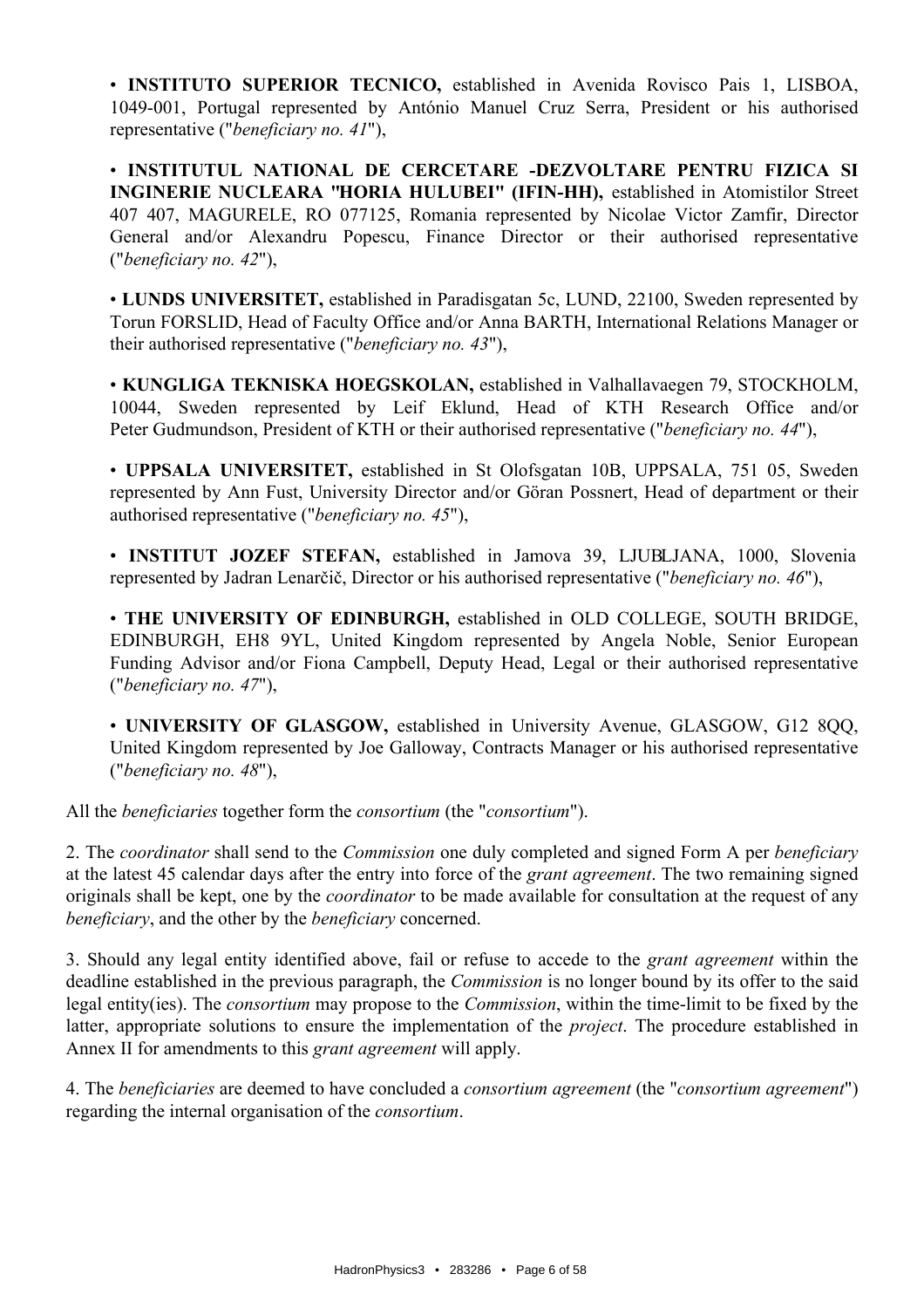#### **Article 2 - Scope**

The Union has decided to grant a financial contribution for the implementation of the *project* as specified in Annex I, called Study of Strongly Interacting Matter (HadronPhysics3) (the "project") within the framework of the SP4-Capacities and under the conditions laid down in this grant agreement.

#### Article 3 - Duration and *start date* of the *project*

The duration of the *project* shall be 36 months from 1st January 2012 (hereinafter referred to as the "start  $date$ ").

#### Article 4 - Reporting periods and language of reports

The *project* is divided into reporting periods of the following duration:

- $\cdot$  P1: from month 1 to month 18
- P2: from month 19 to the last month of the *project*.

Any report and deliverable, when appropriate, required by this grant agreement shall be in English.

#### Article 5 - Maximum financial contribution of the Union

1. The maximum financial contribution of the Union to the project shall be EUR 9,000,000.00 (nine million EURO). The actual financial contribution of the Union shall be calculated in accordance with the provisions of this grant agreement.

2. Details of the financial contribution of the Union are contained in Annex I to this grant agreement which includes:

- a table of the estimated breakdown of budget and financial contribution of the Union per activity to be carried out by each of the *beneficiaries* under the *project*. *Beneficiaries* are allowed to transfer budget between different activities and between themselves in so far as the work is carried out as foreseen in Annex I

3. The bank account of the *coordinator* to which all payments of the financial contribution of the Union shall be made is:

Name of account holder: ISTITUTO NAZIONALE DI FISICA NUCLEARE Name of bank: UNICREDIT SPA - Filiale INFN Account reference: IT22O0200839105000401277684

#### **Article 6 - Pre-financing**

A pre-financing of EUR 7,200,000.00 (seven million two hundred thousand EURO) shall be paid to the coordinator within 45 days following the date of entry into force of this grant agreement. The coordinator shall distribute the pre-financing only to the beneficiaries who have acceded to the grant agreement and after the minimum number of *beneficiaries* required by the *Rules for Participation* as detailed in the call for proposals to which the *project* is related, have acceded to the *grant agreement*.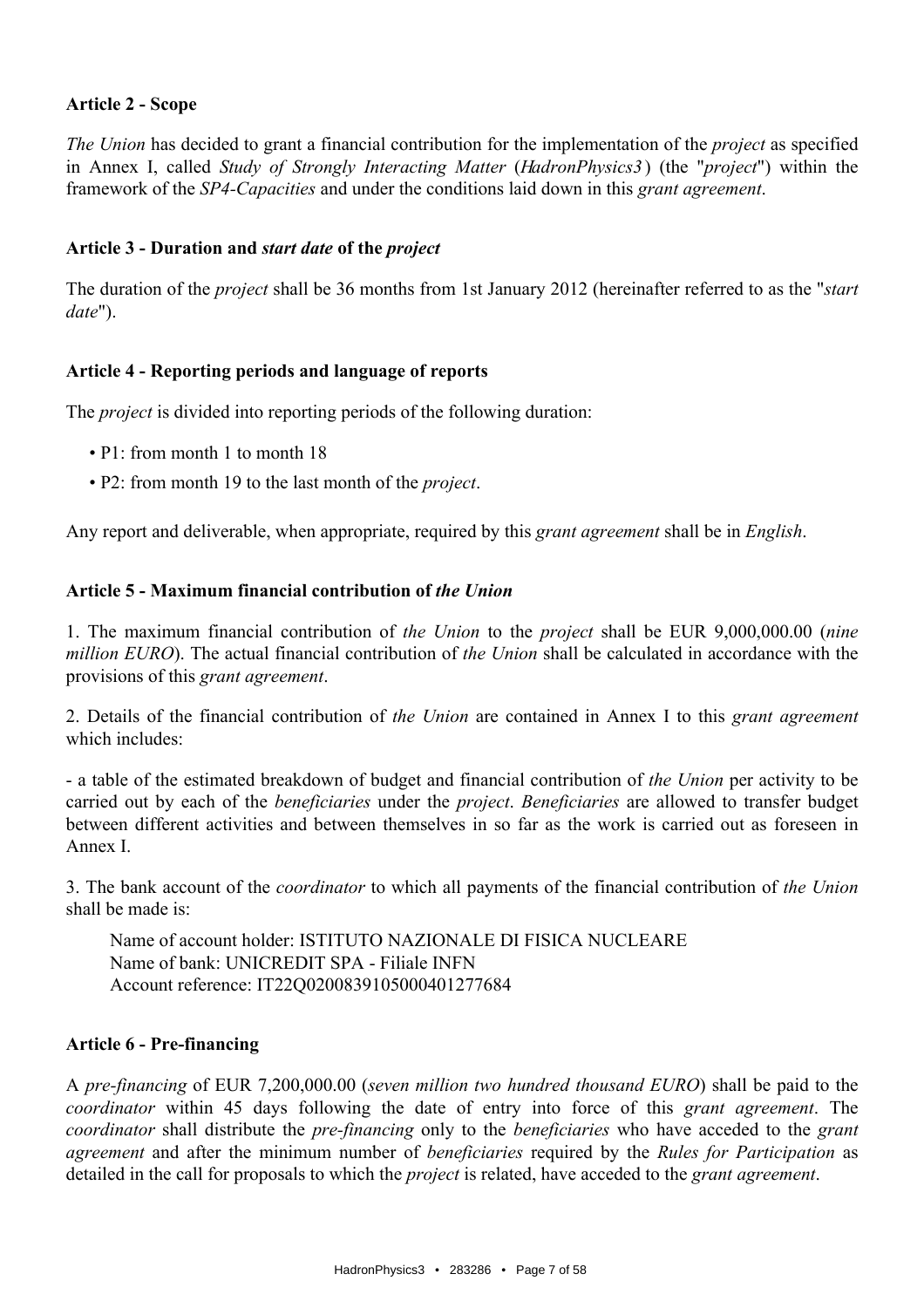Beneficiaries hereby agree that the amount of EUR 450,000,00 (four hundred and fifty thousand EURO). corresponding to the *beneficiaries'* contribution to the Guarantee Fund referred to in Article II.20 and representing 5% of the maximum financial contribution of the Union referred to in Article 5.1, is transferred in their name by the *Commission* from the *pre-financing* into the Guarantee Fund. However, beneficiaries are deemed to have received the full pre-financing referred to in the first indent and will have to justify it in accordance with the *grant agreement*.

#### **Article 7 - Special clauses**

The following special clauses apply to this grant agreement:

#### Special clause 5

1. A *project* review shall be held at a mid-term stage.

2. At least two months before the date of the review the Commission shall communicate to the *consortium* in accordance with Article 8, the modalities of the *project* review, including, where appropriate, any meeting it may propose to convene and that it may request the *consortium* to organise.

Costs incurred by the *consortium* in relation to the *project* review shall be eligible under the activity referred to in Article II.16.5.

3. The *project* review shall be made on the basis of the satisfactory completion of due deliverables, milestones listed in Annex I as well as on the progress reported in the periodic report for the period considered

Special clause 19

Reimbursement of indirect costs related to coordination and support activities, except those related to the management of these activities, are limited to a maximum of 7% of the direct eligible costs relating to these activities, excluding the direct eligible costs for subcontracting and the costs of resources made available by third parties which are not used on the premises of the *beneficiary*.

## Special clause 30

Faculty of Science, which is an integral part of beneficiary VERENIGING VOOR CHRISTELIJK HOGER ONDERWIJS WETENSCHAPPELIJK ONDERZOEK EN PATIENTENZORG has an analytical accounting system which allows it to identify its actual indirect costs. Therefore, and notwithstanding the provisions of article II.15.3, Faculty of Science may declare indirect costs in FP7 grant agreements based on its actual indirect costs, despite the fact that the beneficiary has opted for a flat rate.

#### **Article 8 - Communication**

1. Any communication or request concerning the grant agreement shall identify the grant agreement number, the nature and details of the request or communication and be submitted to the following addresses: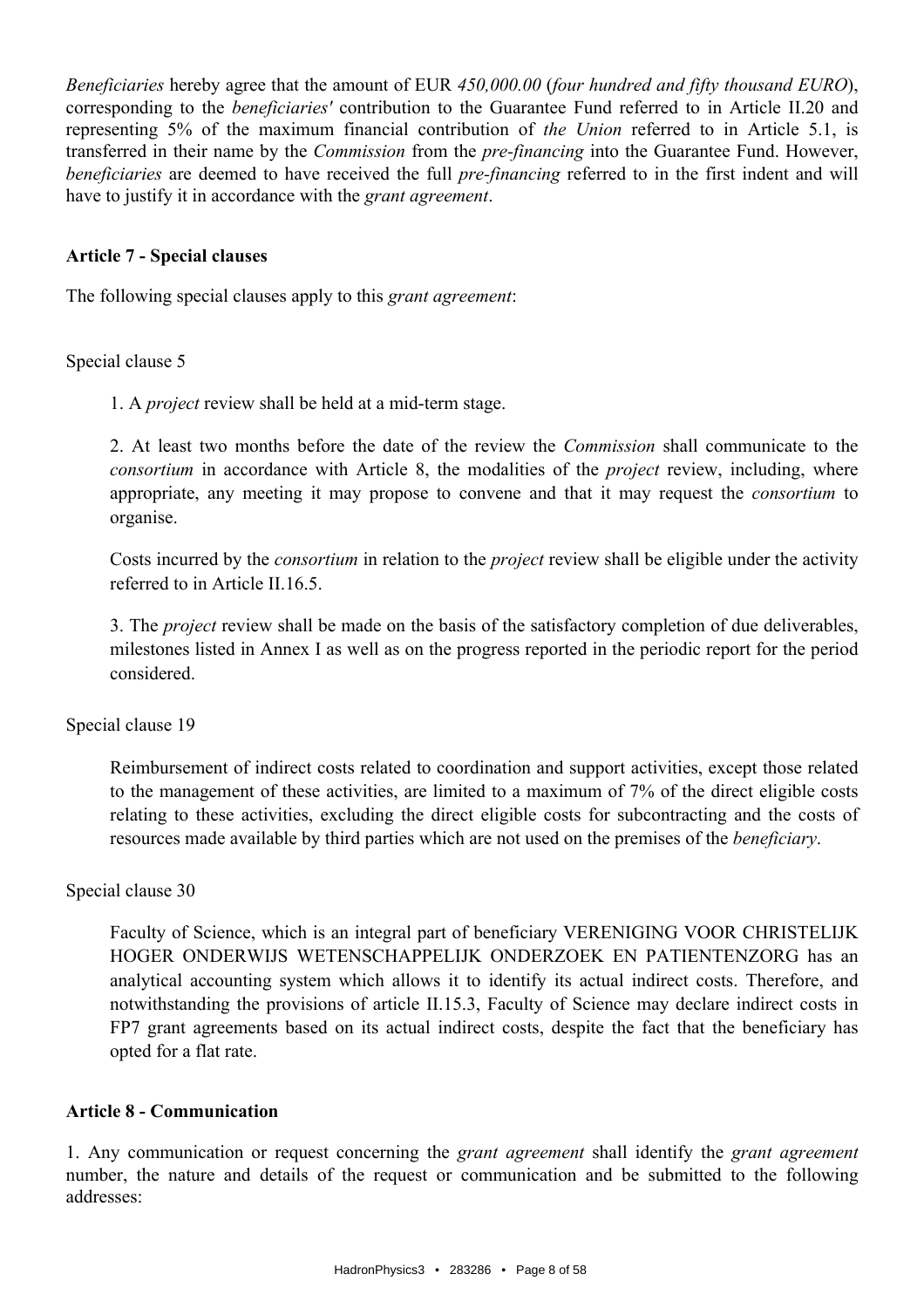For the *Commission*: European Commission

Directorate-General for Research & Innovation  $RTD/R/3$ B-1049 Brussels, Belgium

For the *coordinator*: Carlo Guaraldo ISTITUTO NAZIONALE DI FISICA NUCLEARE Laboratori Nazionali di Frascati Via Enrico Fermi 40 FRASCATI 00044 Italy

2. For information or documents to be transferred by electronic means, the following addresses shall be used:

For the *Commission*: RTD-INFRA-GA@ec.europa.eu

For the *coordinator*: guaraldo $@$ lnf.infn.it

3. In case of refusal of the notification or absence of the recipient, the *beneficiary* or the *consortium*, as the case may be, is deemed to have been notified on the date of the latest delivery, if notification to the *coordinator* has been sent to one of the addresses mentioned in paragraphs 1 and 2 and to their legal representative. Other *beneficiaries* are deemed to have been notified if notification has been sent to the address mentioned in Article 1 1

4. Any communication or request relating to the processing of personal data (Article II.13) shall be submitted, using the address(es) for the *Commission* identified in paragraphs 1 and 2, to the Controller responsible for the processing: Head of Unit of RTD/B/3.

## Article 9 - Applicable law and competent court

The financial contribution of the Union is a contribution from the Union research budget with the aim to implement the 7th Research Framework Programme (FP7) and it is incumbent on the Commission to execute FP7. Accordingly, this grant agreement shall be governed by the terms of this grant agreement, the European Community and European Union acts related to FP7, the Financial Regulation applicable to the general budget and its implementing rules and other European Community and European Union law and, on a subsidiary basis, by the law of Belgium.

Furthermore the *beneficiary* is aware and agrees that the Commission may take a decision to impose pecuniary obligations, which shall be enforceable in accordance with Article 299 of the Treaty on the Functioning of the European Union and Articles 164 and 192 of the Treaty establishing the *European* Atomic Energy Community.

Notwithstanding the *Commission's* right to directly adopt the recovery decisions referred to in the previous paragraph, the General Court, or on appeal, the Court of Justice of the European Union, shall have sole jurisdiction to hear any dispute between the Union and any beneficiary concerning the interpretation, application or validity of this *grant agreement* and the validity of the decision mentioned in the second paragraph.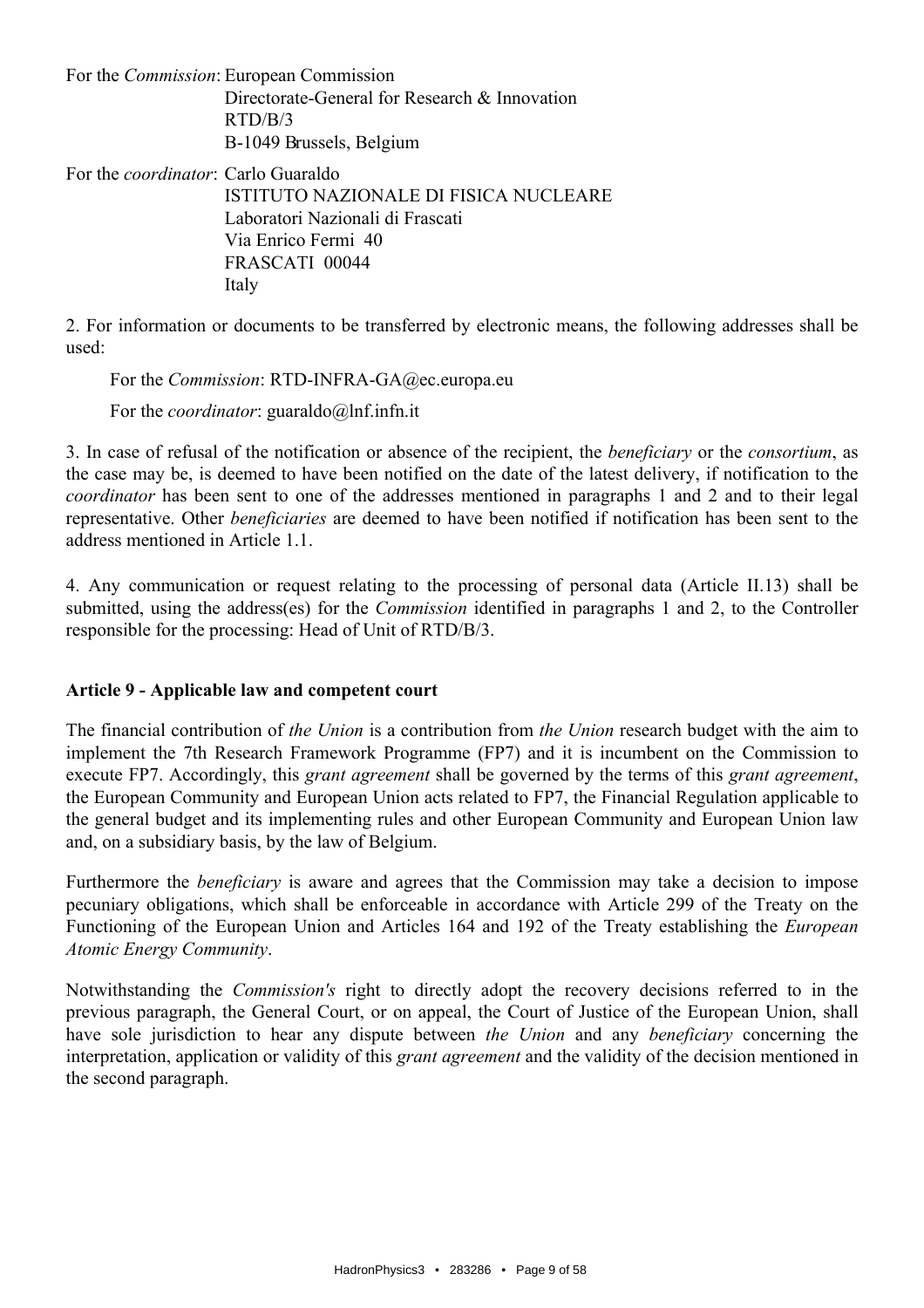#### Article 10 - Application of the grant agreement provisions

Any provision of this part of the *grant agreement*, shall take precedence over the provisions of any of the Annexes. The provisions of Annex III shall take precedence over the provisions of Annex II, and both shall take precedence over the provisions of Annex I.

The special clauses set out in Article 7 shall take precedence over any other provisions of this grant agreement.